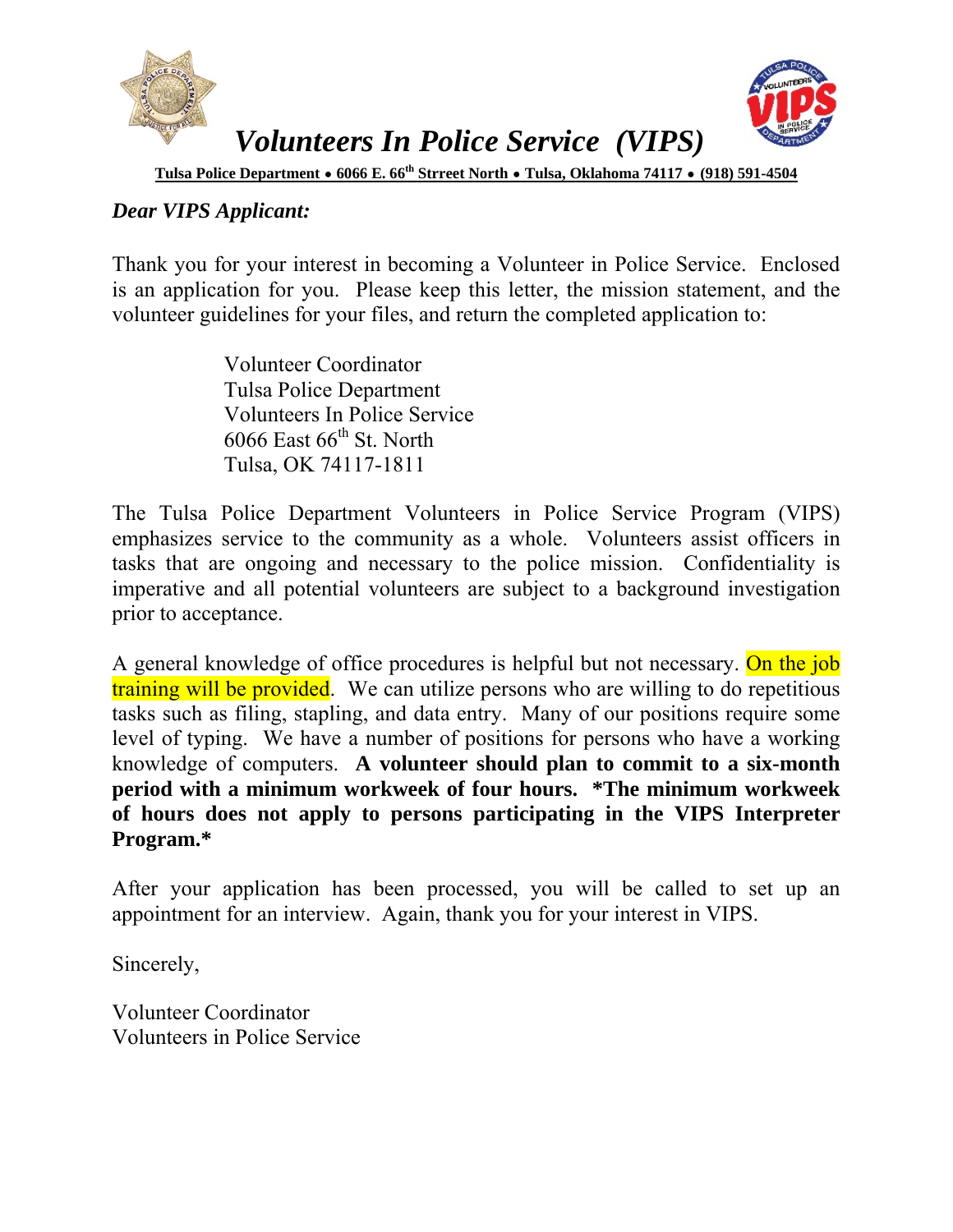

## **MISSION STATEMENT**

- ٠ It is the mission of the Volunteers In Police Service (VIPS) to assist the Tulsa Police Department in any way deemed needed and necessary to enable sworn officers to fulfill their assigned duties in service to the community.
- We as VIPS believe we can accomplish this mission by performing assigned tasks wherever needed.
- ٠ We recognize that as VIPS we would be under the direction of the officer or employees responsible in the respective work area.
- ٠ As VIPS, we also recognize that all information we acquire while on duty is to be kept confidential.
- ٠ Our goal as VIPS is to perform our duties in such a way that we are able to gain and maintain the approval and trust of those with whom we work.
- ٠ We as VIPS, in agreement with the Tulsa Police Department, will respect and practice sensitivity and understanding of the cultural and ethnic diversity of the City of Tulsa and of those with whom we work.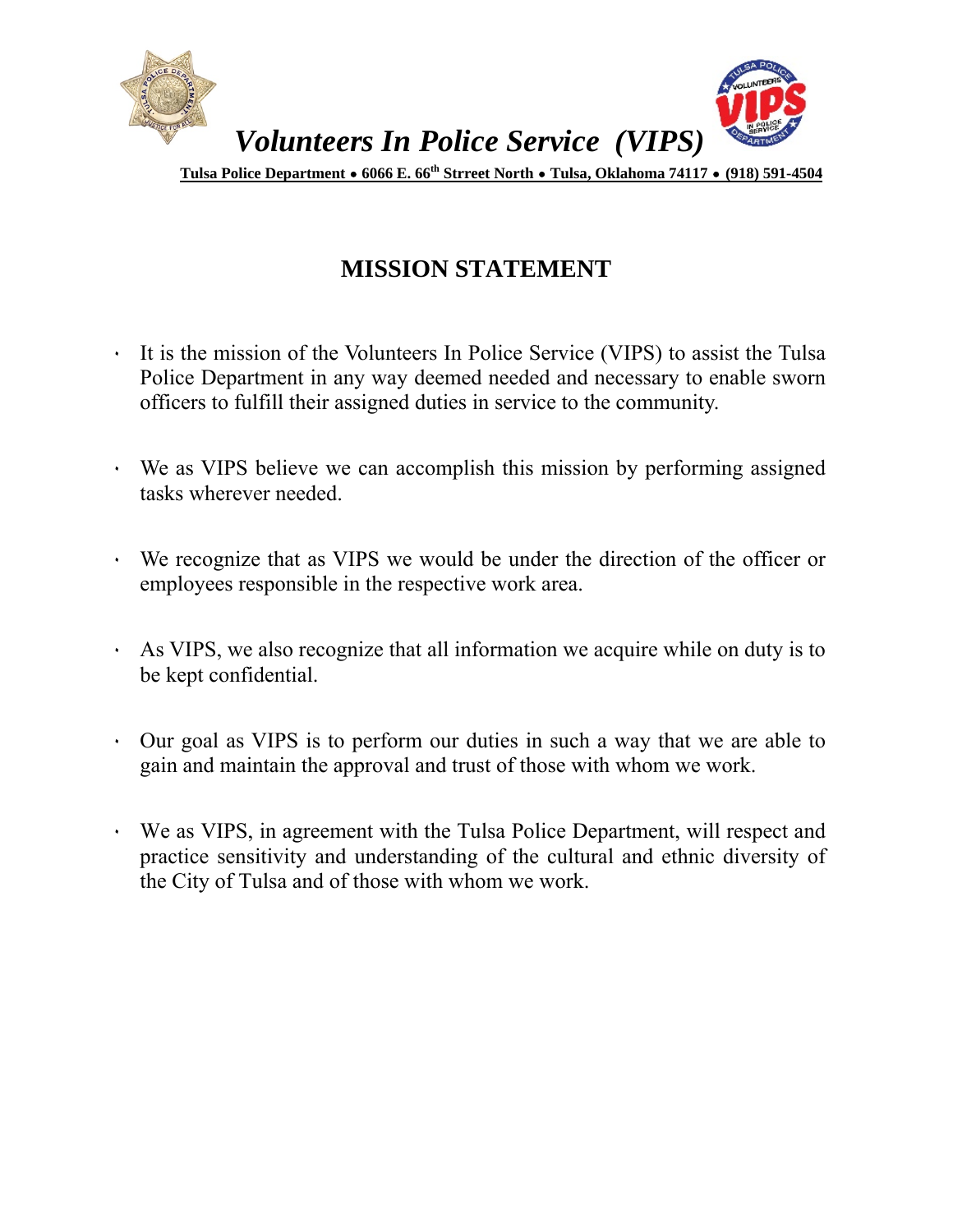

## **GUIDELINES**

#### **PURPOSE:**

To specify procedures, rules, and regulations that guide the overall operation of the Tulsa Police Department's Volunteers In Police Service (VIPS) program.

#### **POLICY:**

Volunteers provide valuable and necessary additional services to the Tulsa Police Department on a daily basis though the Volunteer In Police Service program. In order to maximize the productivity of this program, the following procedures and regulations are established.

#### **ELIGIBILITY:**

Volunteers must be at least eighteen (18) years of age, be able to perform at least 4 hours of volunteer service per week, and pass a background check.

#### **APPLICATION:**

Volunteer applicants must complete an application/background questionnaire and submit it to the VIPS Coordinator.

- Background investigations will be conducted on each of the volunteer applicants.
- The VIPS Coordinator and/or the supervisor for whom the volunteer will be working may interview volunteer applicants.

#### **ASSIGNMENTS:**

Volunteers are not expected to work on days that have been designated as holidays by the City of Tulsa.

- An area for parking and/or parking permits will be provided for volunteers as necessary.
- Those volunteers who wish to terminate their status are requested to provide written notification to the VIPS Coordinator at least fourteen (14) days prior to the effective date.
- A copy of the notification should be directed to the volunteer's immediate supervisor. The volunteer's identification badge and parking permit (if applicable) shall be turned in to the VIPS Coordinator.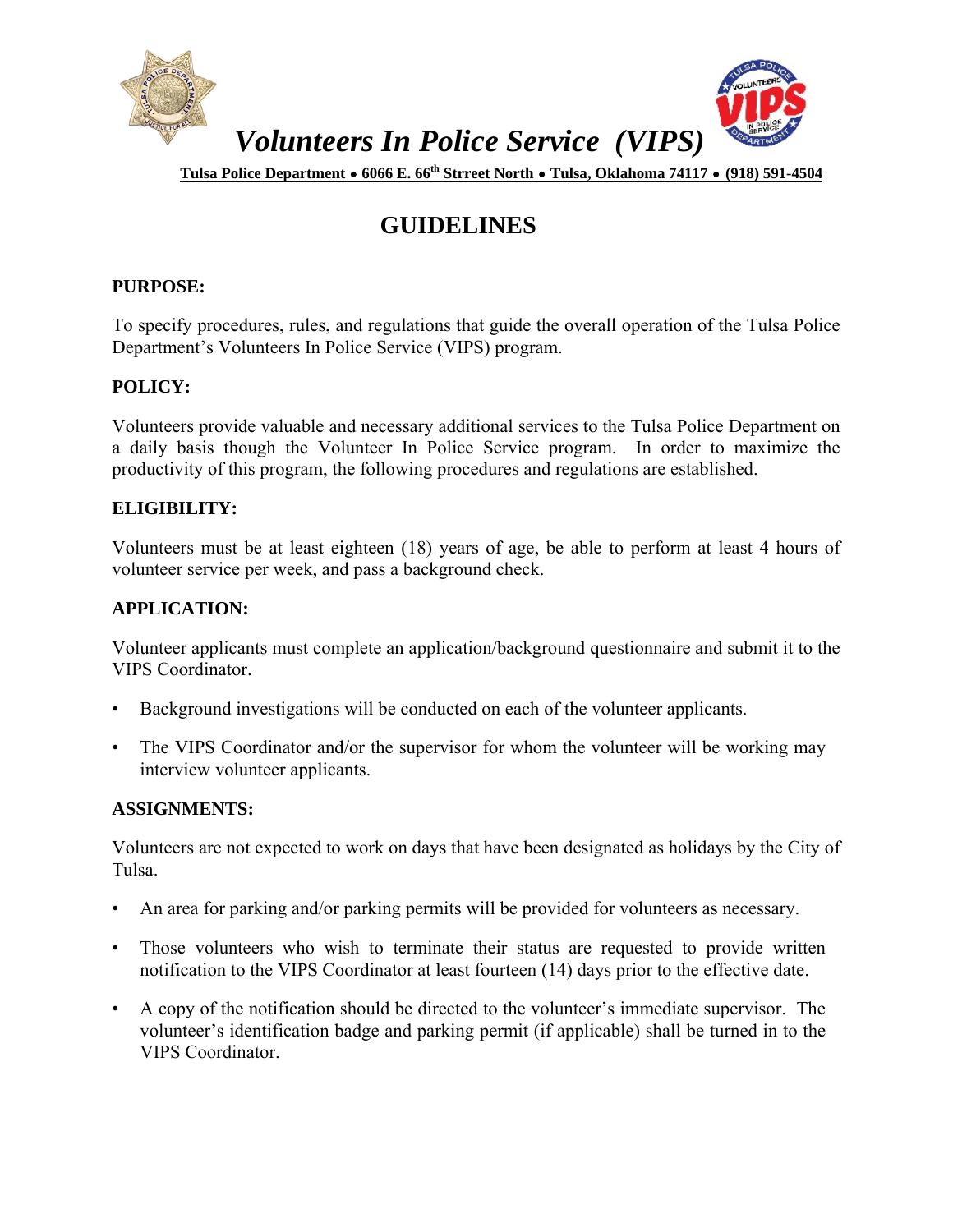#### **CONDUCT IN PERFORMING:**

All organizations have guidelines they follow to provide for order and management. A volunteer's work for the Tulsa Police Department entails the same responsibilities as required of all Tulsa Police Department Employees.

- Volunteers will conduct themselves in a manner that brings respect to themselves and to the Tulsa Police Department. Volunteers will perform their duties in an impartial manner consistent with the Tulsa Police Department's policy 31-136A, Performance of Duty-Nondiscrimination.
- Volunteers In Police Service are not sworn police officers, and will not conduct themselves as such.
- Volunteers shall treat all information that they receive from reports, officers, or victims as confidential.
- Volunteers shall not use their association with the Tulsa Police Department to seek favors for themselves or others.
- Volunteers shall not discuss any aspect of a crime or an investigation with any person unless directed to do so by their immediate supervisor. People seeking information or advice on a criminal case shall be referred to the investigating officer or a supervisor.
- Volunteers who observe apparent misconduct by employees or volunteers shall report that misconduct to their immediate supervisor. Grave infractions shall be brought to the direct attention of the Chief of Police.
- Volunteers are expected to dress in compliance with other Tulsa Police Department employees and their guidelines or as required by their supervisor.

#### **RIDE ALONG PRIVILEGES:**

Volunteers, other than those who are also foreign language interpreters, may participate in the Citizen's Ride Along Program once a year upon completion of a Citizen Ride Along Hold Harmless Agreement. Spanish Speaking Ride Along participants and other foreign language interpreters are not limited in the number of times they may participate in the Tulsa Police Department Ride Along Program.

#### **DISMISSAL:**

Volunteers, like all Tulsa Police Department employees, are subject to dismissal for failure to follow the guidelines for behavior set forth by the department.

- Volunteers are subject to removal from the program at the discretion of the Chief of Police, the VIPS Director, and/or the VIPS Coordinator.
- Reasons for removal include, but are not limited to, the following:
- Committing a felony or misdemeanor.
- Reporting for service in an intoxicated state or possession of intoxicants on the job.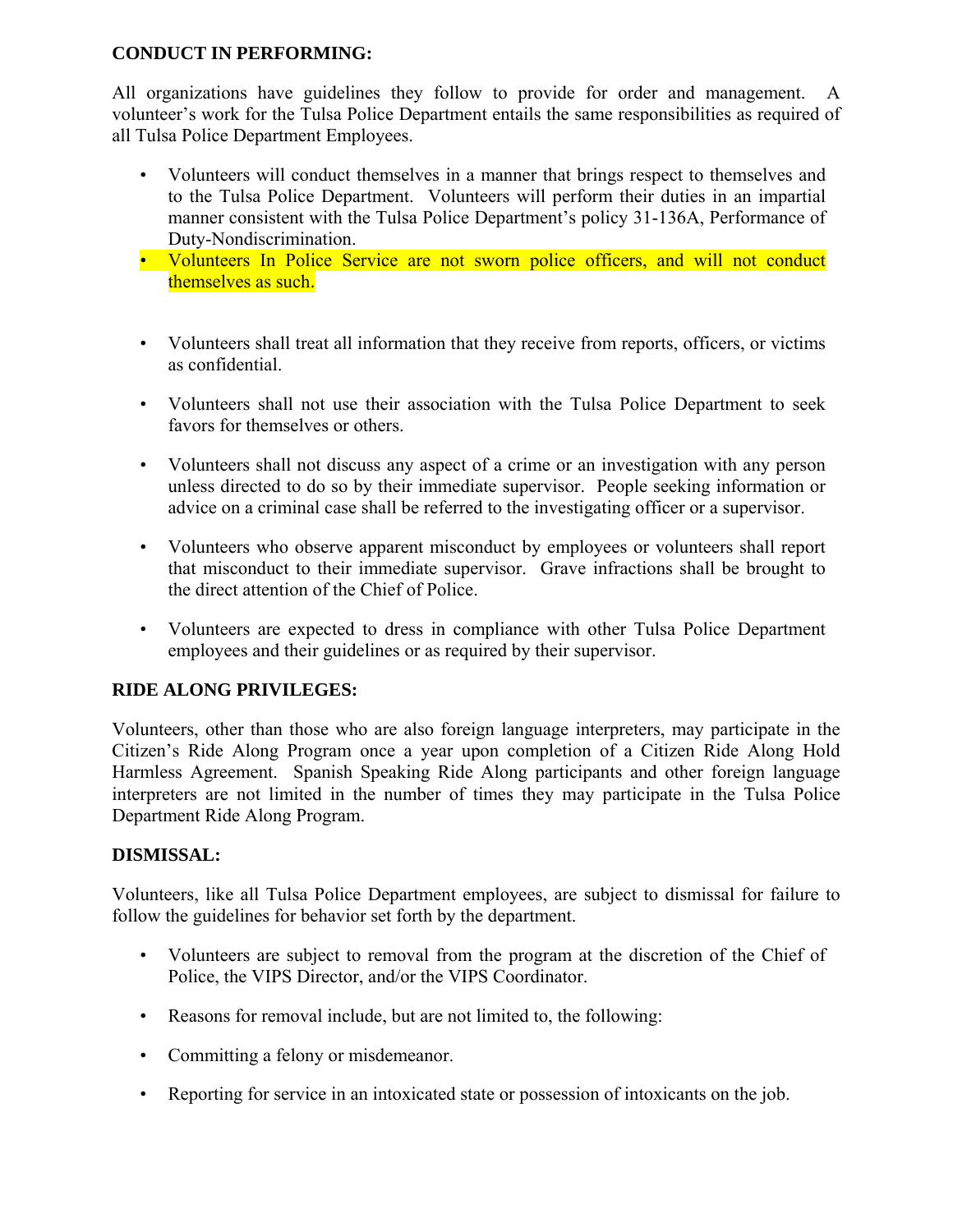- Improperly releasing confidential information.
- Failure to report for service assignment without a justifiable cause.
- Misconduct (to include profane or abusive language).
- Volunteer's identification badge and parking permit (if applicable) shall be given to the volunteer's supervisor and then forwarded to the VIPS Coordinator.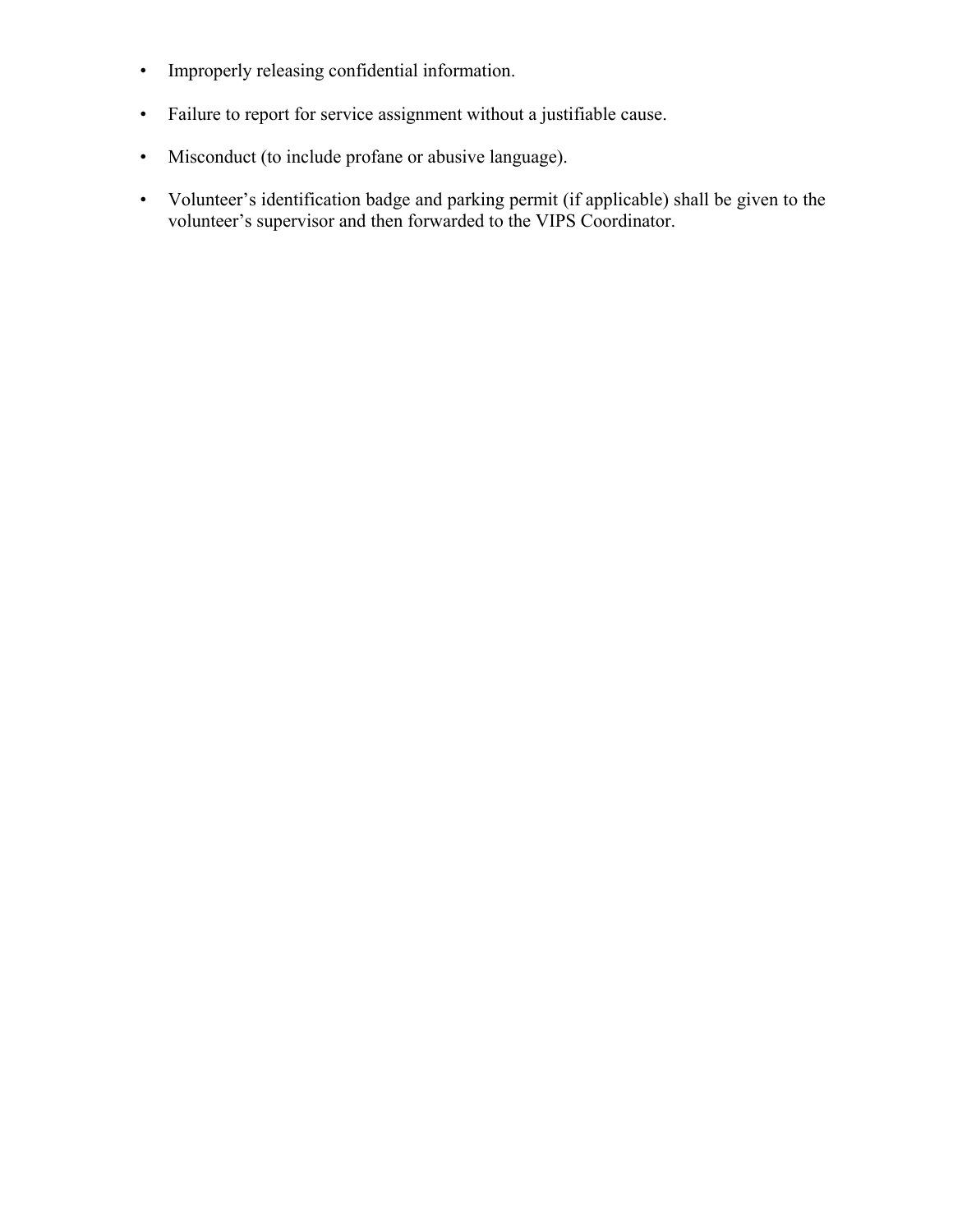

# *Volunteers In Police Service (VIPS)*



 **Tulsa Police Department** ∙ **6066 E. 66th Strreet North** ∙ **Tulsa, Oklahoma 74117** ∙ **(918) 591-4504** 

## **APPLICATION**

(Please print or type)

| PERSONAL INFORMATION:                                         |     |                            |                     |            |                         |  |  |
|---------------------------------------------------------------|-----|----------------------------|---------------------|------------|-------------------------|--|--|
| Last Name                                                     |     | First Name                 |                     |            | Middle                  |  |  |
| Home Address                                                  |     |                            |                     |            |                         |  |  |
| City, State                                                   |     |                            |                     |            | Zip Code                |  |  |
| Date of Birth                                                 | Age | <b>Sex</b><br>$\rm F$<br>M |                     |            | Social Security Number  |  |  |
| Place of Birth (City, State, Country)                         |     |                            |                     |            |                         |  |  |
| Other names used                                              |     |                            |                     | Home Phone |                         |  |  |
| Cell/Pager                                                    |     |                            |                     |            | Work Phone              |  |  |
| Email Address (if applicable)                                 |     |                            |                     |            |                         |  |  |
| Previous Address(s) Last 5 years                              |     |                            |                     |            |                         |  |  |
|                                                               |     |                            |                     |            |                         |  |  |
|                                                               |     |                            |                     |            |                         |  |  |
| Do you have insured transportation? Yes No                    |     |                            |                     |            |                         |  |  |
| EDUCATION BACKGROUND AND MILITARY EXPERIENCE:                 |     |                            |                     |            |                         |  |  |
| Please circle the highest level of education completed:       |     |                            |                     |            |                         |  |  |
|                                                               |     |                            | High School 1 2 3 4 |            | College 1 2 3 4 5 6 7 8 |  |  |
| <b>High School</b>                                            |     |                            | College             |            |                         |  |  |
| Degrees or certificates earned                                |     |                            |                     |            |                         |  |  |
|                                                               |     |                            |                     |            |                         |  |  |
| Military Service Branch                                       |     |                            |                     |            |                         |  |  |
| Rank                                                          |     | Time Served                |                     |            | Date Discharged         |  |  |
| Do you speak or read a foreign language? Yes No Which one(s)? |     |                            |                     |            |                         |  |  |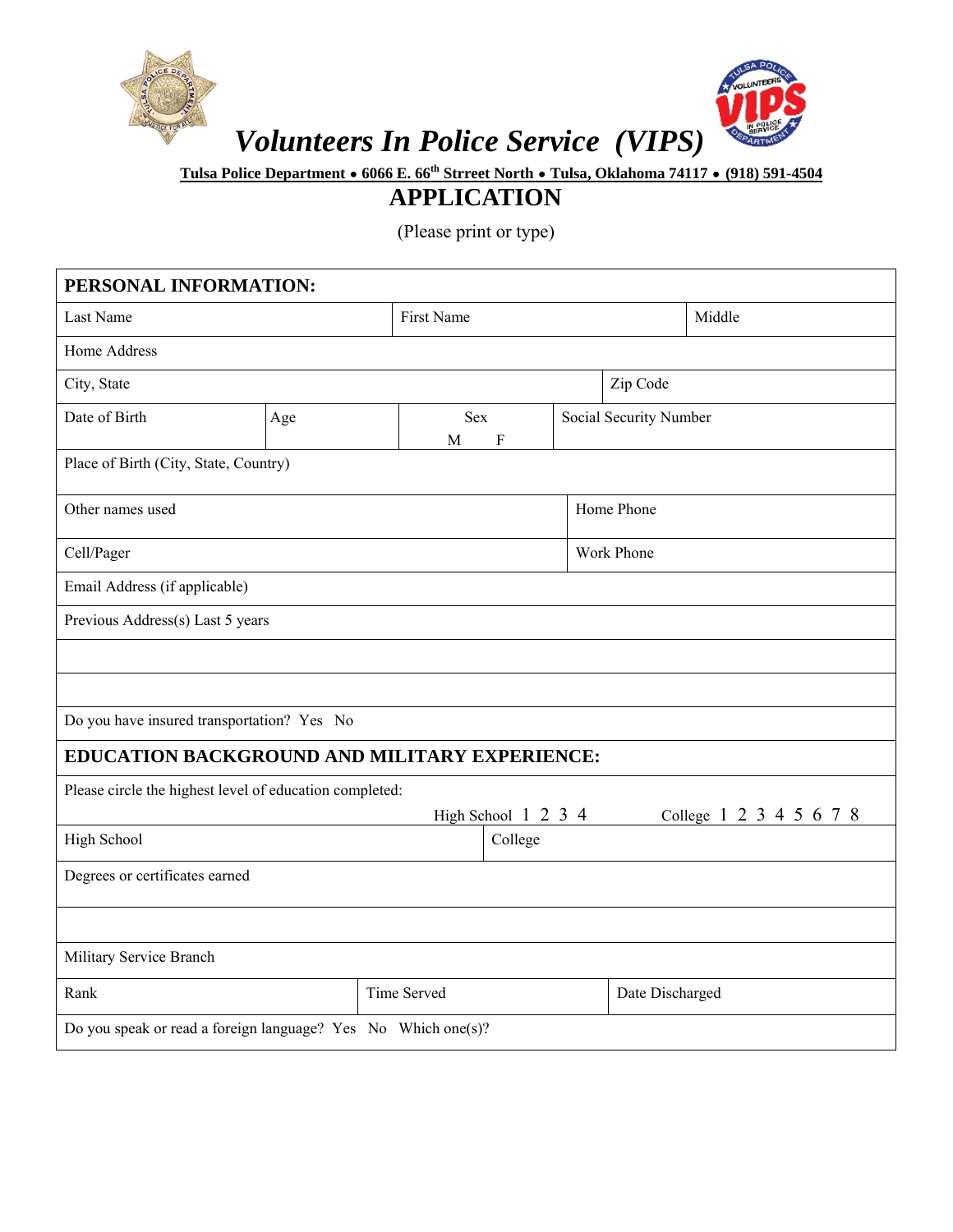| <b>CRIMINAL HISTORY AND DRIVING RECORD:</b>                                                                                                                                                                                                   |                                                                          |             |                                                                                                                                   |  |
|-----------------------------------------------------------------------------------------------------------------------------------------------------------------------------------------------------------------------------------------------|--------------------------------------------------------------------------|-------------|-----------------------------------------------------------------------------------------------------------------------------------|--|
| Oklahoma Drivers License Number                                                                                                                                                                                                               |                                                                          |             |                                                                                                                                   |  |
|                                                                                                                                                                                                                                               | Has your license ever been suspended or revoked?<br>$\Box$ Yes           | $\Box$ No   |                                                                                                                                   |  |
|                                                                                                                                                                                                                                               | Traffic citations and accidents for the last 5 years:                    |             |                                                                                                                                   |  |
|                                                                                                                                                                                                                                               | than traffic, either as an adult or juvenile? $\square$ Yes<br>$\Box$ No |             | Have you ever been questioned, detained, arrested, investigated, warned or issued a citation for any misdemeanor or felony, other |  |
|                                                                                                                                                                                                                                               | Have you ever been convicted of a crime? $\Box$ Yes<br>$\Box$ No         |             |                                                                                                                                   |  |
| If yes, please explain:                                                                                                                                                                                                                       |                                                                          |             |                                                                                                                                   |  |
| If yes, list the name of the agency or court, date of contact, reason for contact, charge if any, sentence if any, and disposition of<br>incident (including deferred sentences). Provide full details on supplemental sheets when necessary. |                                                                          |             |                                                                                                                                   |  |
| Date                                                                                                                                                                                                                                          | Agency or Court                                                          | Charge      |                                                                                                                                   |  |
| Sentence                                                                                                                                                                                                                                      |                                                                          | Disposition |                                                                                                                                   |  |
| Date                                                                                                                                                                                                                                          | Agency or Court                                                          | Charge      |                                                                                                                                   |  |
| Sentence                                                                                                                                                                                                                                      |                                                                          | Disposition |                                                                                                                                   |  |
| Date                                                                                                                                                                                                                                          | Agency or Court                                                          | Charge      |                                                                                                                                   |  |
| Sentence                                                                                                                                                                                                                                      |                                                                          | Disposition |                                                                                                                                   |  |
| <b>REFERENCES:</b>                                                                                                                                                                                                                            |                                                                          |             |                                                                                                                                   |  |
| DO NOT USE FAMILY MEMBERS AS REFERENCES. List 3 individuals you have known for at least 5 years. Please list<br>name, complete address, and telephone number.                                                                                 |                                                                          |             |                                                                                                                                   |  |
| Name                                                                                                                                                                                                                                          |                                                                          |             | Phone                                                                                                                             |  |
| Street Address, City, State, Zip Code                                                                                                                                                                                                         |                                                                          | Email       |                                                                                                                                   |  |
| Name                                                                                                                                                                                                                                          |                                                                          |             | Phone                                                                                                                             |  |
| Street Address, City, State, Zip Code                                                                                                                                                                                                         |                                                                          | Email       |                                                                                                                                   |  |
| Name                                                                                                                                                                                                                                          |                                                                          |             | Phone                                                                                                                             |  |
| Street Address, City, State, Zip Code                                                                                                                                                                                                         |                                                                          | Email       |                                                                                                                                   |  |
|                                                                                                                                                                                                                                               |                                                                          |             |                                                                                                                                   |  |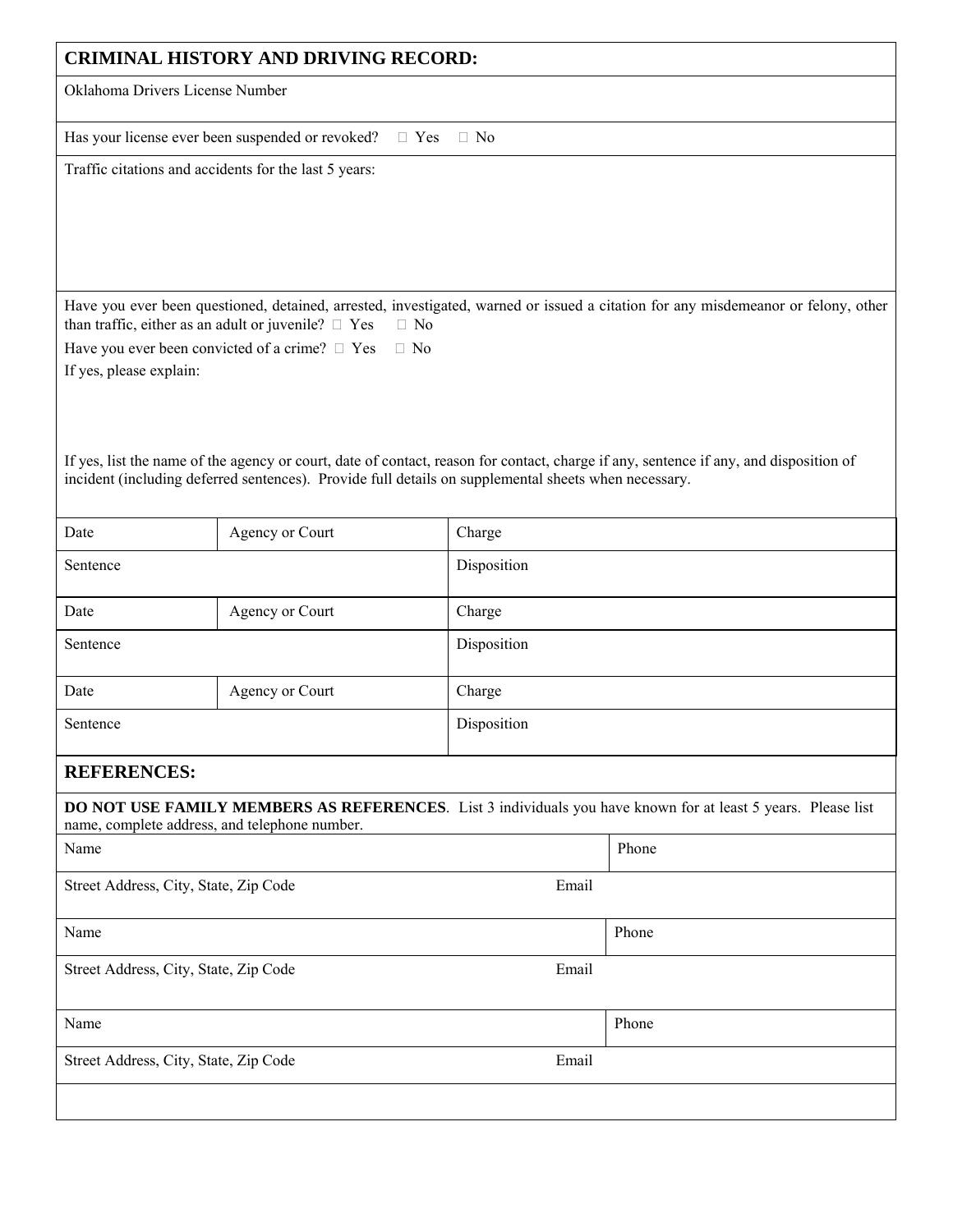| <b>EMPLOYER HISTORY:</b> (Please fill out completely) List employment for the last 5 years beginning with the most recent.                                |                                                                                                       |  |                    |
|-----------------------------------------------------------------------------------------------------------------------------------------------------------|-------------------------------------------------------------------------------------------------------|--|--------------------|
| Firm Name, Supervisor                                                                                                                                     |                                                                                                       |  | Date of Employment |
| Street Address, City, State, Zip Code                                                                                                                     |                                                                                                       |  |                    |
| Firm Name, Supervisor                                                                                                                                     |                                                                                                       |  | Date of Employment |
| Street Address, City, State, Zip Code                                                                                                                     |                                                                                                       |  |                    |
| Firm Name, Supervisor                                                                                                                                     |                                                                                                       |  | Date of Employment |
| Street Address, City, State, Zip Code                                                                                                                     |                                                                                                       |  |                    |
| Firm Name, Supervisor                                                                                                                                     |                                                                                                       |  | Date of Employment |
| Street Address, City, State, Zip Code                                                                                                                     |                                                                                                       |  |                    |
| Firm Name, Supervisor                                                                                                                                     |                                                                                                       |  | Date of Employment |
| Street Address, City, State, Zip Code                                                                                                                     |                                                                                                       |  |                    |
| <b>VOLUNTEER INTEREST:</b>                                                                                                                                |                                                                                                       |  |                    |
|                                                                                                                                                           | How much time do you have to volunteer? (Please circle)                                               |  |                    |
| Hours per week:<br>$5\ 10\ 15\ 20\ +$                                                                                                                     | <b>Hours available:</b><br>Days available:<br>Preferred division, unit, or area<br>M T W Th F Sat Sun |  |                    |
| List any skills or interests, which would assist in placing you in an appropriate assignment. Attach additional sheets if necessary.                      |                                                                                                       |  |                    |
|                                                                                                                                                           |                                                                                                       |  |                    |
| Please list any memberships in any community organizations and previous/present volunteer experience.                                                     |                                                                                                       |  |                    |
|                                                                                                                                                           |                                                                                                       |  |                    |
|                                                                                                                                                           |                                                                                                       |  |                    |
| Briefly, state why you wish to volunteer your time to the Tulsa Police Department. (Use additional sheet if necessary) This<br>question must be answered. |                                                                                                       |  |                    |
|                                                                                                                                                           |                                                                                                       |  |                    |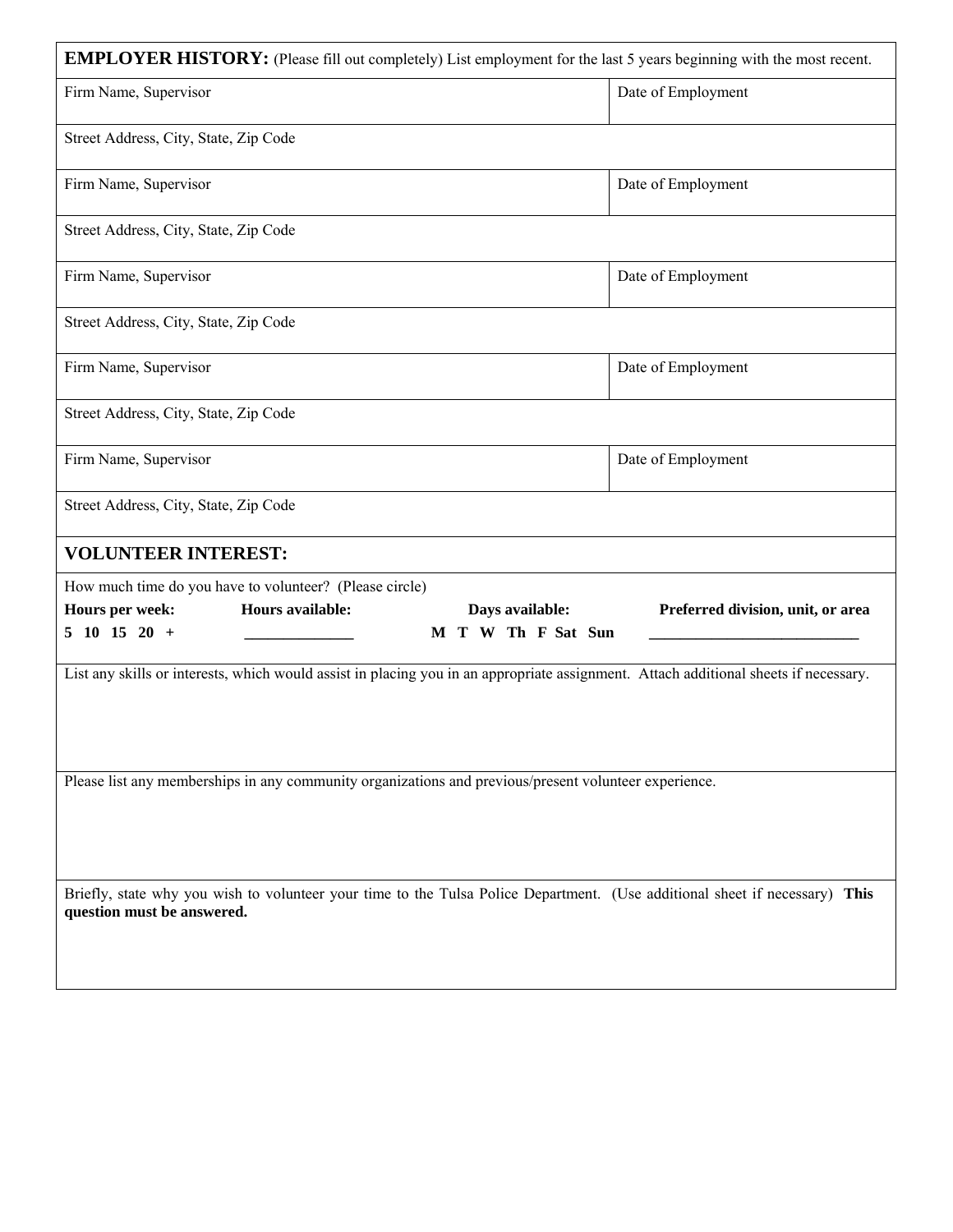| <b>EMERGENCY CONTACT:</b>                       |            |              |                  |  |
|-------------------------------------------------|------------|--------------|------------------|--|
| List persons to notify in case of an emergency. |            |              |                  |  |
| Name                                            |            | Relationship |                  |  |
| Street Address, City, State                     |            |              |                  |  |
| Home Phone                                      | Work Phone |              | Cell Phone/Pager |  |
| Name                                            |            | Relationship |                  |  |
| Street Address, City, State                     |            |              |                  |  |
| Home Phone                                      | Work Phone |              | Cell Phone/Pager |  |

## *THIS SECTION FOR SPANISH SPEAKING RIDE ALONG AND INTERPRETER PROGRAM APPLICANTS ONLY*

Are you willing to be called out any time of day if needed?  $\Box$  Yes  $\Box$  No

Can we call you at your place of employment if needed?  $\Box$  Yes  $\Box$  No

**In addition to this application, please submit the enclosed Hold Harmless Agreement and a brief resume of your qualifications (language, skill level, education, etc.) If you have questions please call Cpl. Jeff Little, VIPS Coordinator, jlittle@cityoftulsa.org**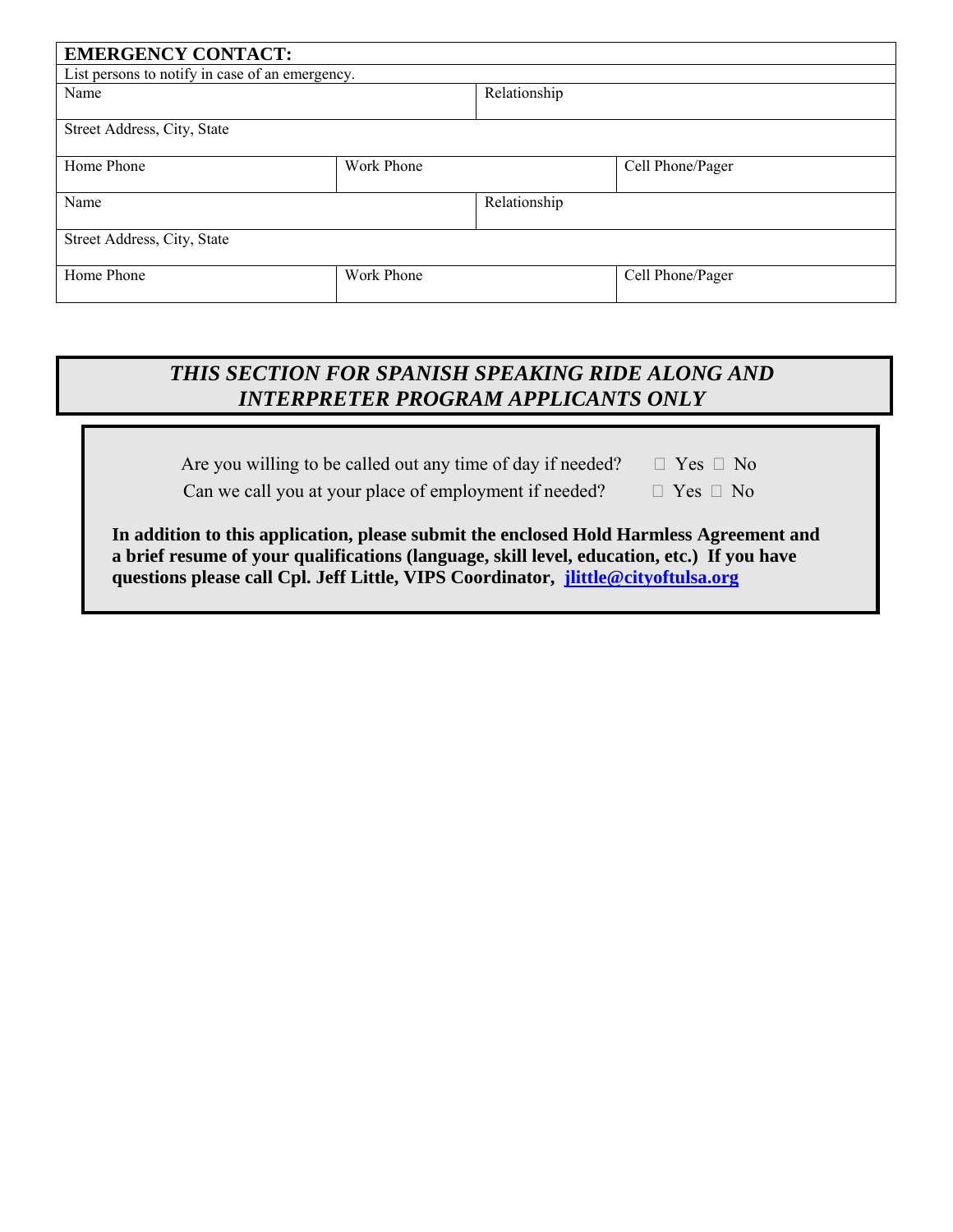

## **INFORMATION AUTHORIZATION**

I understand and agree that any false statement, either verbal or written, may cause the applicant's name to be removed from the eligibility list or be cause for immediate dismissal as a volunteer with the City of Tulsa if an appointment is/was made.

For reasons sufficient unto myself, I hereby authorize information, which may be on file in any law enforcement agency to be released to the Tulsa Police Department anytime during my volunteer service. I request the Custodian of Records to permit any such record(s) to be copied, examined, or otherwise reviewed.

I hereby release, indemnify, and hold harmless, the Tulsa Police Department, officers, employees, or related personnel, both individually and collectively, from any and all liability or damages of whatever kind which may at any time result to me, my heirs, executors or assignors, as a result of compliance with this Authorization to Release Information, or any attempt to comply with it.

This Authorization to Release Information serves as a waiver of any contact I may have with any organization or individual, and serves as a waiver of any and all legal communication privileges I could claim.

A copy of this authorization shall be considered as valid as the original.

(Signature) (Date)

l

 $\overline{a}$ 

(Printed Name)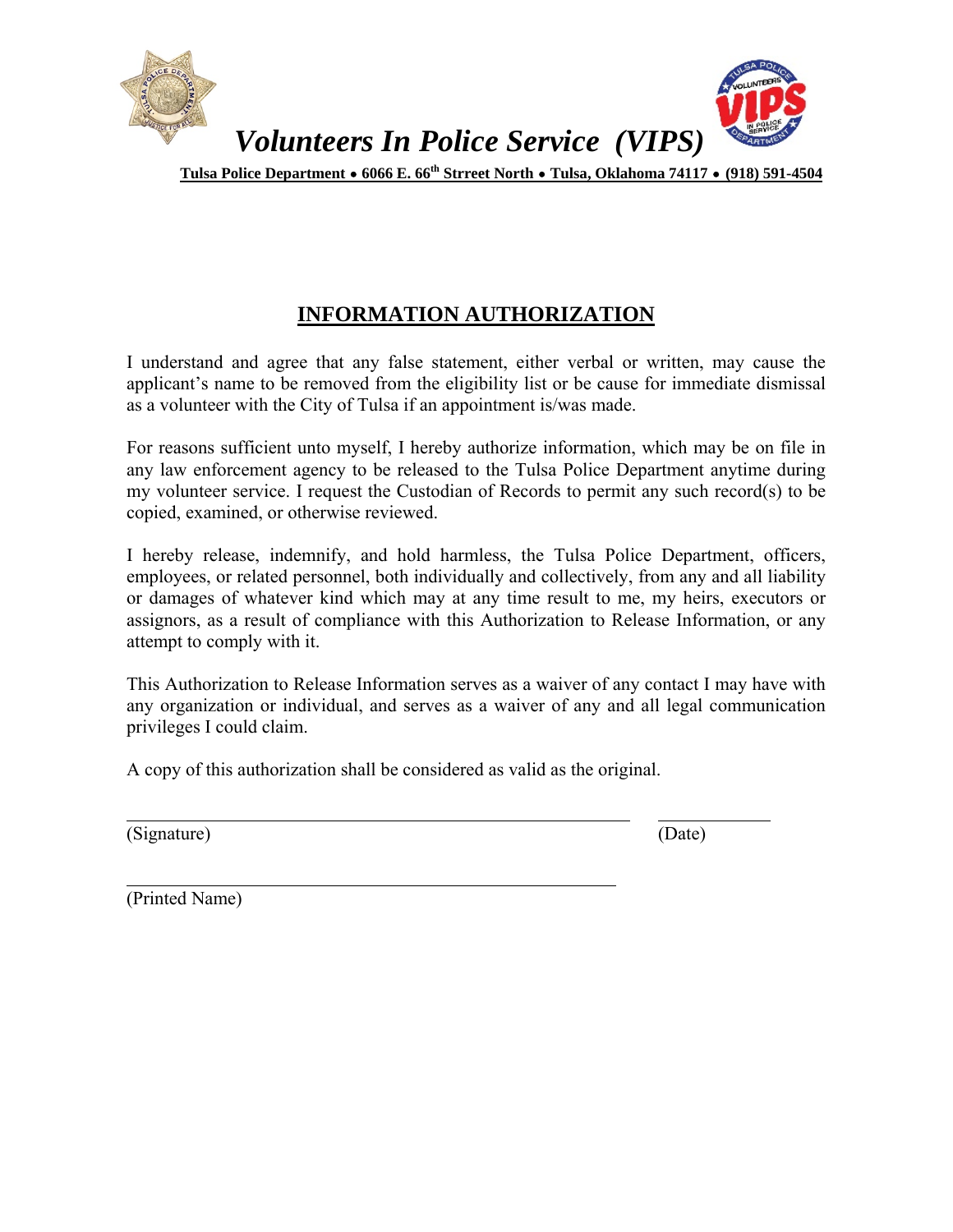

### **LETTER OF UNDERSTANDING AND HOLD HARMLESS AGREEMENT**

I understand that I am not an employee of the City of Tulsa. I am not entitled to payment for services rendered, nor am I entitled to compensation or fringe benefits other than set out below. I further acknowledge that I am a volunteer for purposes of the Fair Labor Standards Act. I wish to volunteer my services to the City of Tulsa Police Department and/or observe members of the Tulsa Police Department perform their duties. I understand that my status as a Volunteer in Police Service (VIPS) may be revoked at any time. In consideration of the above granted authority to observe and other good and valuable consideration, I, my assigned heirs, executors, or agents hereby agree to hold the City of Tulsa and the Tulsa Police Department harmless. I agree to indemnify the City of Tulsa, the Tulsa Police Department, and their agents and employees from any and all claims, damages, losses, and expenses arising out of the above described observations, volunteer work, and related activities, which is for bodily injury, illness or death, or property loss of use.

(Signature) (Date)

 $\overline{a}$ 

l

(Printed Name)

## **CONFIDENTIALITY AGREEMENT**

I have read the VIPS Guidelines and agree that I shall treat all information I receive from reports, officers, or victims as confidential. I understand that I could jeopardize the ultimate investigation of a crime by revealing information. I will not discuss any aspect of a crime or investigation with any person unless directed to do so by my supervisor. I agree that I will not use my association with the Tulsa Police Department to seek favors for others or myself.

(Signature) (Date)

l

 $\overline{a}$ 

(Printed Name)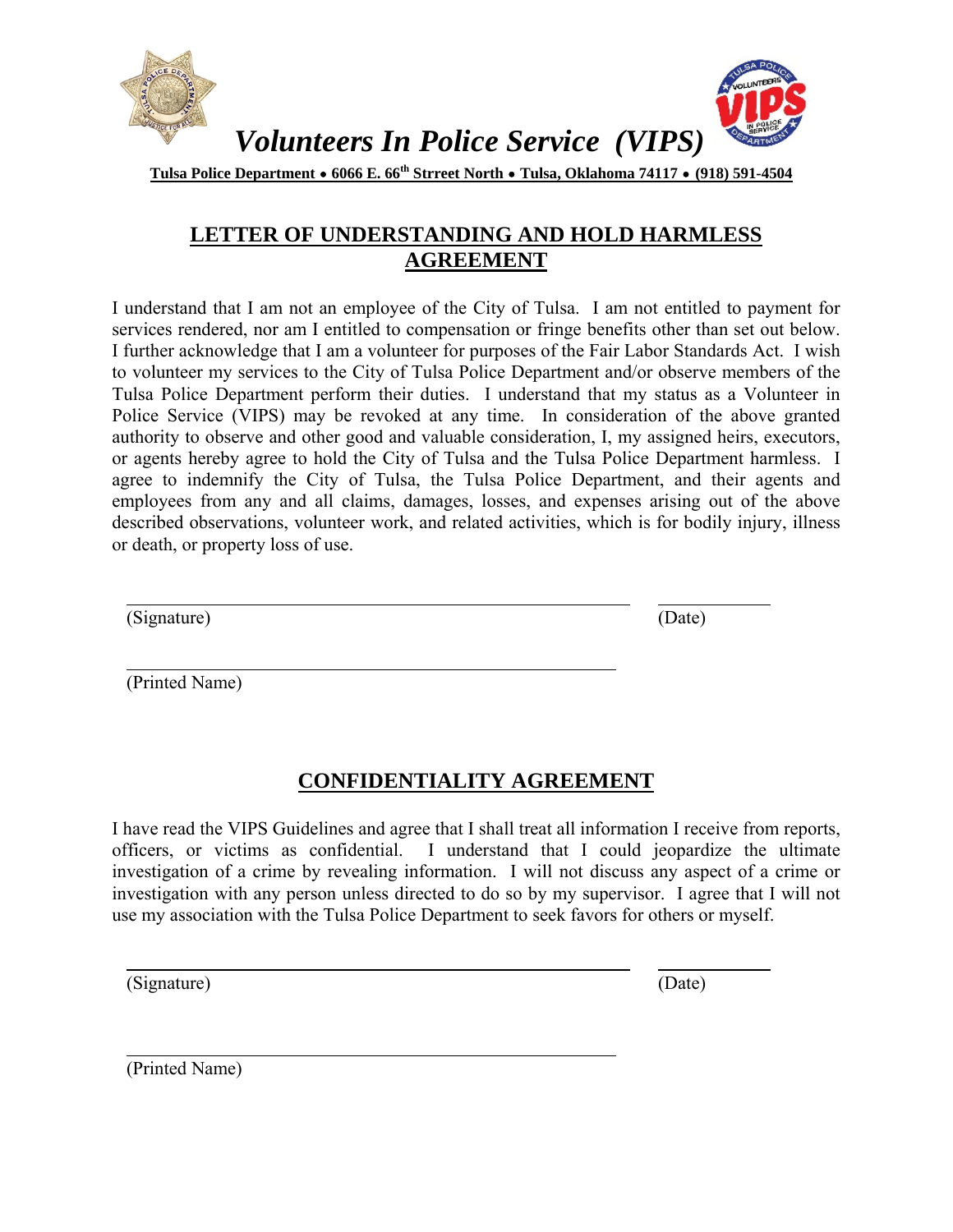

#### **VOLUNTEER AGREEMENT**

I seek the opportunity to become a volunteer for the city of Tulsa, Oklahoma, and learn about municipal government functions through active participation in government activities. I understand that I will not be paid for my time or services, I am not officially an employee of the City of Tulsa, and I may not represent myself as anything other than a volunteer.

I understand that in the course of my work I may obtain or be presented with confidential information, particularly during any work within the Tulsa Police Department. I agree to keep confidential any and all knowledge I may have regarding any cases, prisoners, victims, or any other information of any kind. I understand that violation of this agreement could jeopardize an investigation as well as the safety of me and/or others. I will not discuss any aspect of the department's work with anyone other than department personnel.

I understand that only official representatives of the City of Tulsa are authorized to make statements to the media, and I agree not to make any statements to the media concerning information I have obtained during or as a result of my volunteer work.

In consideration of this opportunity, I acknowledge, understand, and accept all risks that I may be exposed to during the course of my volunteer work. I agree on behalf of myself, my family, and my heirs, to waive any and all claims, causes of action, and/or damages of any kind or nature, including but not limited to any unforeseen personal injury, including death, animal attack, or other losses or damages, against the City of Tulsa, Oklahoma, its employees, agents, or Officers, which may arise out of or in connection with any aspect of my volunteer work for the City of Tulsa, Oklahoma.

I am seeking the opportunity to become a volunteer for the city of Tulsa voluntarily, and no promises, agreements, or other inducements have been made. I understand that the City of Tulsa will rely on this statement by me, and that the terms of this agreement are contractual in nature, and specifically designed to protect the City of Tulsa its employees, agents, and officers. I understand that I may terminate my agreement at any time, and that the City may do the same.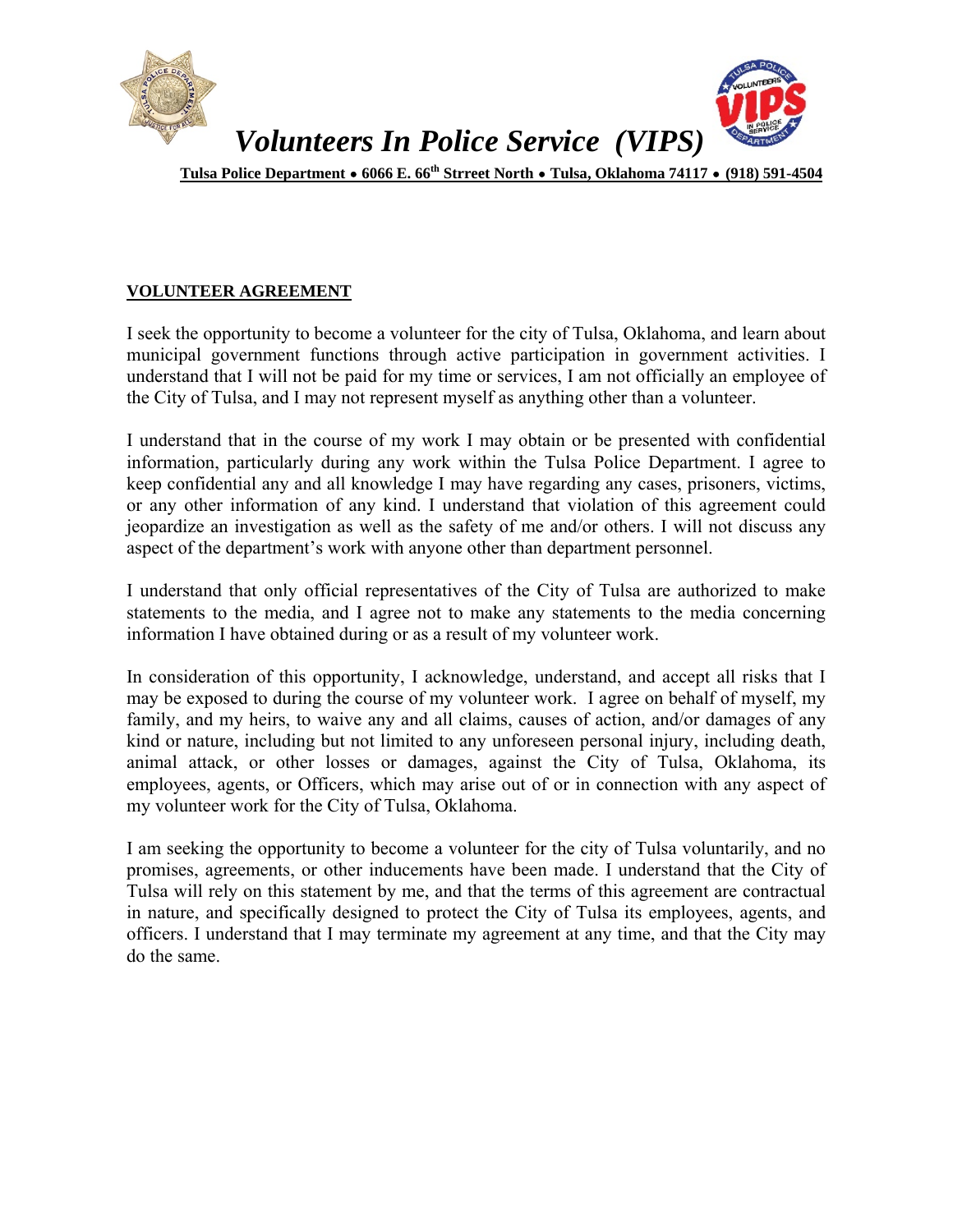I have read and understand the above statement. I have obtained any legal advice I may need prior to signing this document, and I sign this document freely and voluntarily.

| (Signature)                   |                                | (Date)                                                                                                                                                                                                                                                                                 |
|-------------------------------|--------------------------------|----------------------------------------------------------------------------------------------------------------------------------------------------------------------------------------------------------------------------------------------------------------------------------------|
|                               |                                |                                                                                                                                                                                                                                                                                        |
| (Printed Name)                |                                |                                                                                                                                                                                                                                                                                        |
| <b>STATE OF OKLAHOMA}</b>     |                                |                                                                                                                                                                                                                                                                                        |
| $\{SS\}$<br>COUNTY OF TULSA } |                                |                                                                                                                                                                                                                                                                                        |
|                               | On this day of the month of 20 |                                                                                                                                                                                                                                                                                        |
|                               |                                |                                                                                                                                                                                                                                                                                        |
| executed the same.            |                                | Known to me to be the person named herein and who executed the foregoing<br>INFORMATION AUTHORIZATION, LETTER OF UNDERSTANDING AND HOLD<br>HARMLESS AGREEMENT, CONFINDENTIALITY AGREEMENT, AND VOLUNTEER<br>AGREEMENT and who acknowledged to me that he/she knowingly and voluntarily |

Notary public:

My commission number: expires: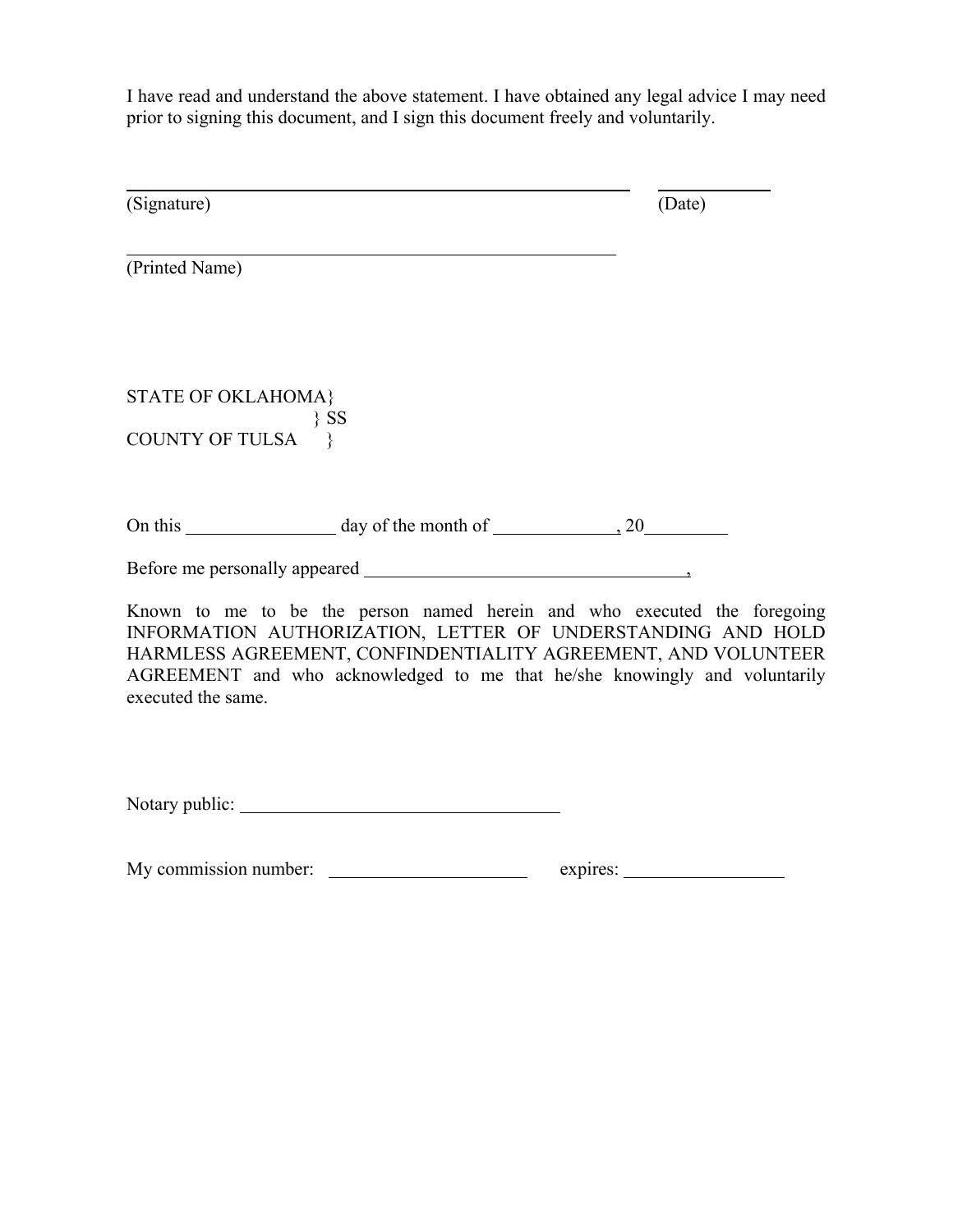

## **AFFIDAVIT FOR DATA SECURITY**

 I acknowledge that I have been authorized by the City of Tulsa to access computer data files for the sole purpose of conducting City business. I understand that certain information available to me is confidential in nature and can only be released to authorized persons or agencies.

 I have received and read the Oklahoma Computer Crimes Act and agree not to use this information in an unlawful manner. I understand that violating this privilege will subject me to disciplinary action, termination and/or criminal prosecution.

 I understand and acknowledge that any and all access code numbers and passwords issued to me are considered highly sensitive and I agree to keep them secret and to take all measures necessary to secure such information. I specifically agree not to make this information available to any unauthorized person for any reason.

 As an authorized user of these data files, I accept the responsibility for reports and output generated for my use in any form or containing any information from these data files.

 I acknowledge, understand and accept these responsibilities and the authorization hereby entrusted to me.

(Signature) (Date)

 $\overline{a}$ 

l

l

(Name - Print)

(Approval Signature)

VIPS Coordinator

(Title)

ATTACHMENT: **Oklahoma Computer Crimes Act**